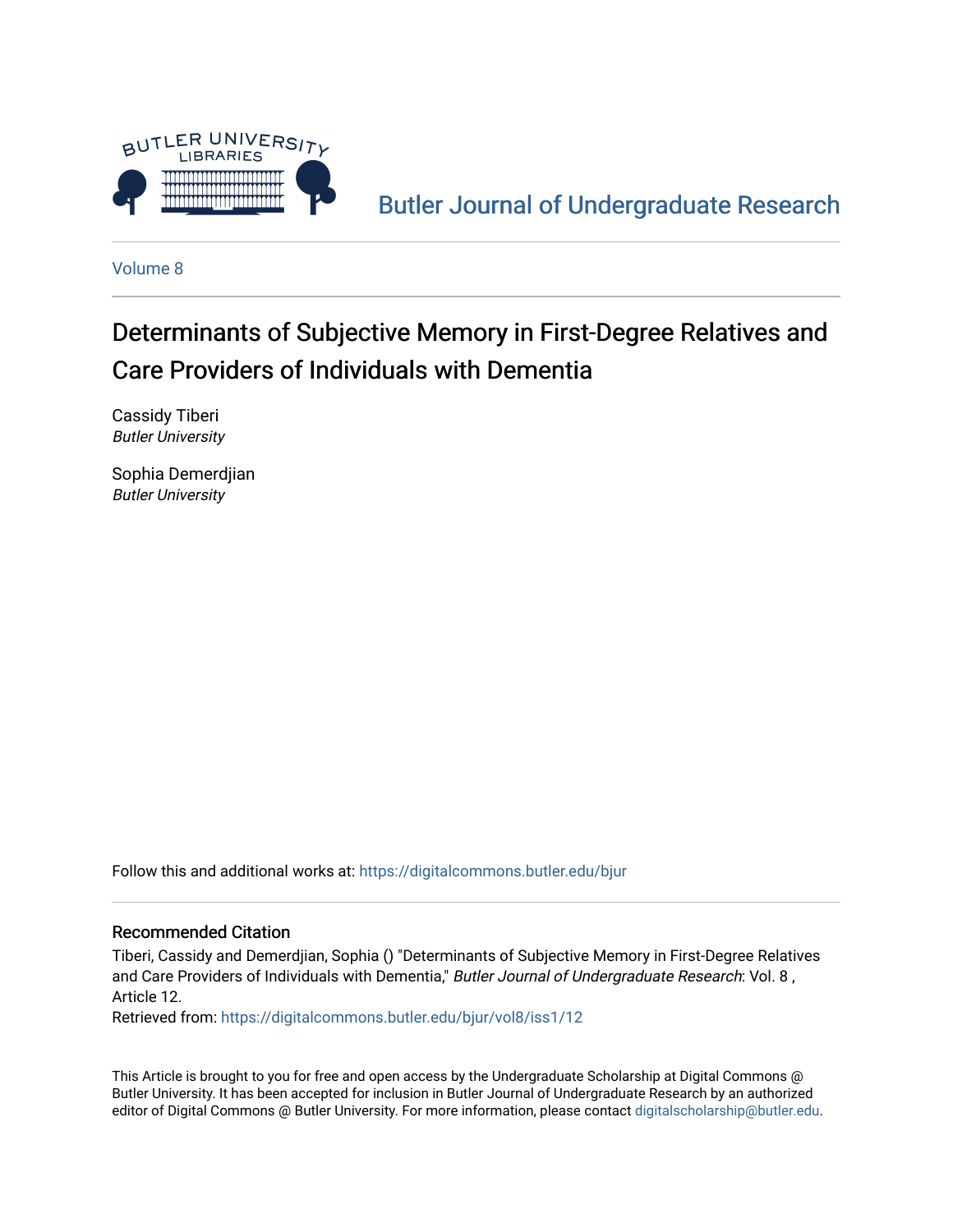# DETERMINANTS OF SUBJECTIVE MEMORY IN FIRST-DEGREE RELATIVES AND CARE PROVIDERS OF INDIVIDUALS WITH DEMENTIA

CASSIDY TIBERI, SOPHIA DEMERDJIAN, BUTLER UNIVERSITY MENTOR: TARA LINEWEAVER

#### Abstract

Subjective memory may help practitioners understand who pursues assessment and treatment for memory concerns. Two factors that are related to subjective memory are depressive affect and fear of dementia, and two groups of older adults who may be susceptible to these factors are first-degree relatives and care providers of patients with dementia. This study seeks to determine how depressive affect and fear of dementia influence the subjective memory of these two groups. Fifty-five adults ages 55 and older who were care providers and/or first-degree relatives of patients with dementia reported their perceptions of their own memory, feelings of depression, and dementia worry on a Qualtrics questionnaire. We anticipated that depressive affect would be a stronger predictor of subjective memory in care providers than in first-degree relatives, whereas dementia worry would be a stronger predictor of subjective memory in first-degree relatives than in care providers. Additionally, we hypothesized that the relationships between subjective memory and both depression and dementia worry would be strongest for individuals who were both first-degree relatives and care providers. Overall, our hypotheses regarding differential patterns of relationships across groups was not supported; however, results showed that depression was the strongest predictor of subjective memory, regardless of group affiliation. Additionally, correlation analyses revealed strong relationships between fear of dementia and depression among both care providers and first-degree relatives. By better understanding the lack of influence of a fear of dementia and the strong influence of depression on the subjective memory of these two populations, clinicians may be better equipped to support older adults with memory concerns.

Subjective memory, which includes the concept of memory self-efficacy, is a construct that has been given significant attention in the current literature. Memory self-efficacy has been defined as "beliefs about one's own capability to use memory effectively in various situations" (Hertzog et al., 1989, p. 687). Subjective memory is important because it may help researchers and practitioners understand who seeks help for concerns about their memory. For example, one study compared 33 healthy individuals who sought help at memory clinics to 85 participants who did not. The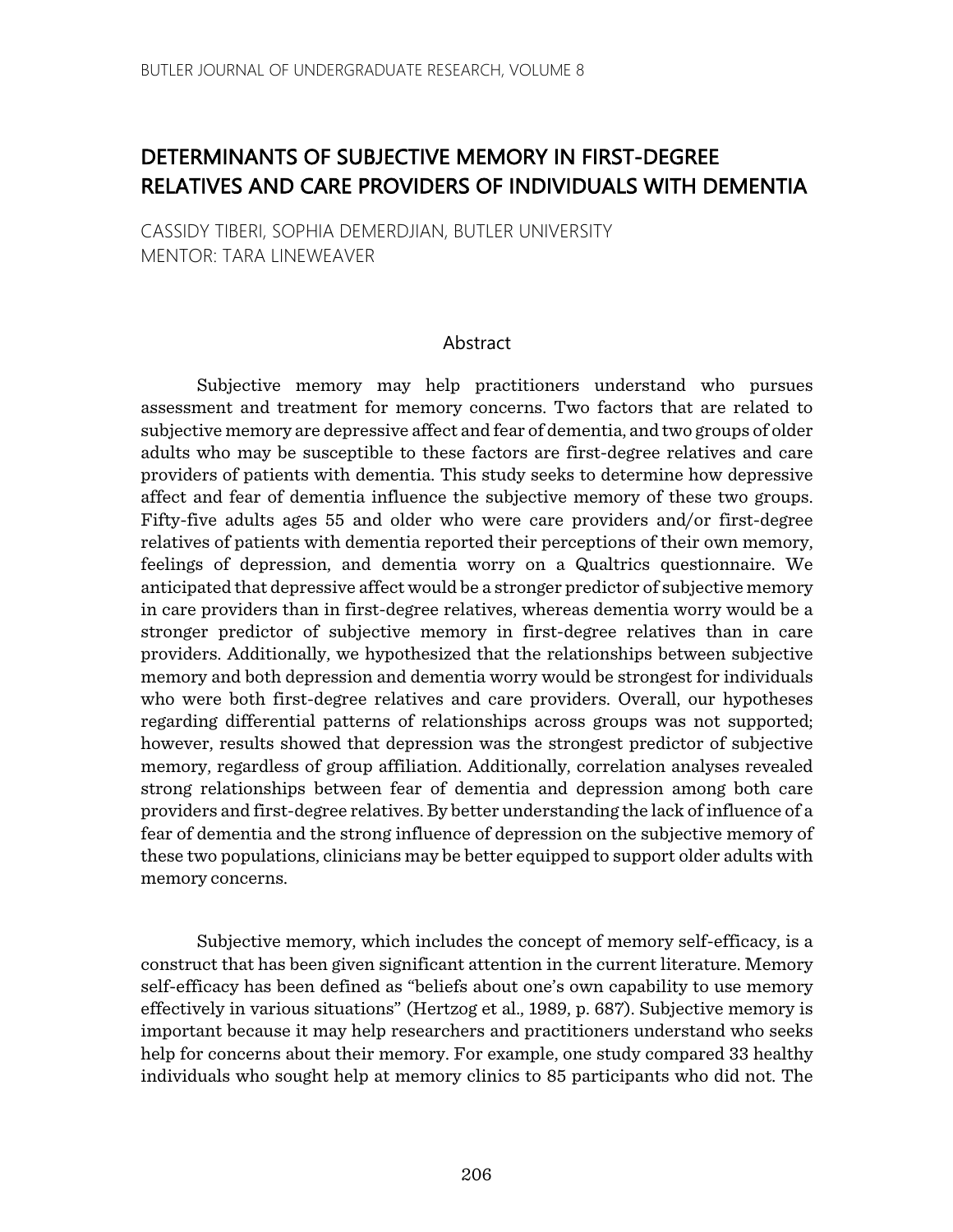researchers found that those who presented to memory clinics with subjective complaints scored lower on a measure of memory self-efficacy than did their nonhelp-seeking peers (Ramakers et al., 2009). As such, gaining a better understanding of subjective memory may provide clinicians with useful information as they support and care for patients.

One important factor that influences subjective memory is depression (Cipolli et al., 1996; Dellefield & McDougall, 1996; Mendes et al., 2008; Niederehe & Yoder, 1989). Cipolli et al. (1996) reported that among 400 adults in the general population aged 50–88, depressed individuals had lower scores on all objective and subjective memory measures when compared to their nondepressed peers. Similarly, Dellefield and McDougall (1996) found that among 145 community-dwelling older adults, individuals with depression scored lower in memory self-efficacy than did nondepressed participants. The relationship between depressive affect and subjective memory holds even among nondepressed adults. Mendes et al. (2008) found significant correlations between self-reported symptoms of depression and subjective memory complaints in 292 healthy individuals in the general population.

Another factor that may influence subjective memory is older adults' concern about developing dementia in the future. These concerns are quite prominent in the general population. Across a sample of 219 adults aged 40 and older, nearly half were at least somewhat concerned about developing dementia (Bowen et al., 2018). These findings are nearly identical to those from another study of 193 adults aged 65 and older, in which close to half of the participants were at least "somewhat concerned" and one-sixth reported being "very concerned" that they would develop dementia at some point in the future (Norman et al., 2018). These same studies investigated the relationship between dementia worry and subjective memory and yielded consistently significant results. Bowen et al. (2018) found that dementia worry was associated with perceived memory capacity and perceived memory change in a sample of healthy older adults. Norman et al. (2018) also found that being more concerned about developing dementia was associated with a higher self-reported frequency of forgetting. Thus, there appears to be a robust relationship between stronger fears of developing a neurodegenerative disorder and lower memory self-efficacy.

Two groups of older adults who are particularly vulnerable to depression and concerns about developing dementia are family members and care providers of individuals with dementia. One common cause of dementia is Alzheimer's disease (AD), a neurodegenerative disease that progressively interferes with memory and other cognitive skills as well as the ability to carry out everyday tasks (National Institution for Aging, 2019). According to the CDC, in 2014, more than 5 million Americans were living with AD (2019). Because of AD's widespread nature, family caregivers are heavily involved in the daily lives of their loved ones, providing approximately 70% of healthcare to AD patients in the United States (Alzheimer's Disease International, 2010). As such, AD and other forms of dementia affect not only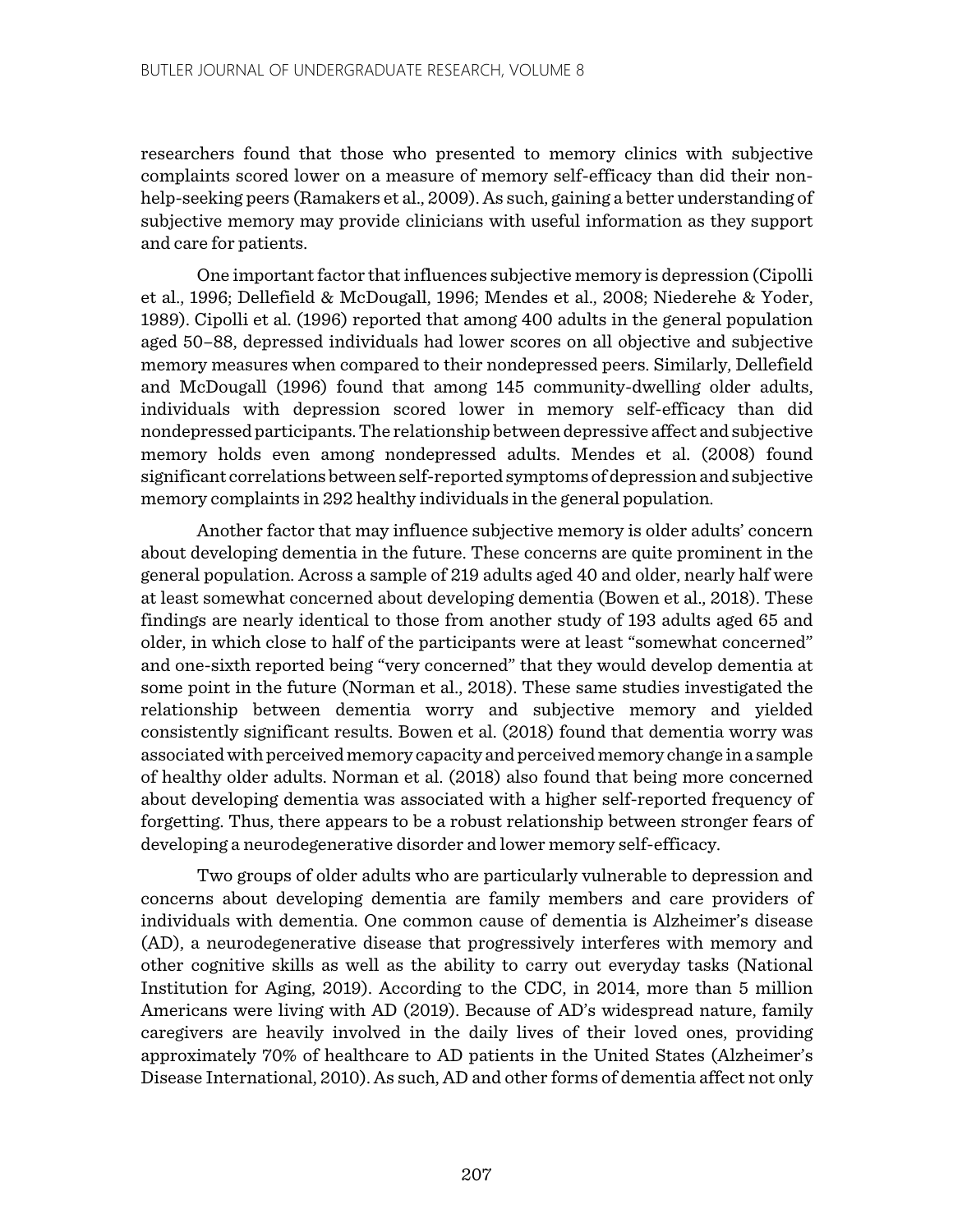the diagnosed patients but also their family members and care providers, who may be vulnerable to depression and anxiety about someday developing the disease themselves.

Many studies have examined the potential negative affective outcomes that can result from caring for an older adult with severe memory loss (Mausbach et al., 2013; Wang et al., 2015). Mausbach et al. (2013) found that spousal caregivers were more likely to meet the cutoff for clinically significant depression than were their noncaregiving peers, although not all studies demonstrate this effect (see, for example, Tang et al., 2015). Wang et al*.* (2015) also identified greater depression in individuals caring for a family member with dementia, documenting a significant effect of stress on caregivers' self-reported depression. Although together, these findings provide some understanding of how caring for a family member with dementia influences depression, research to date has not examined depression in non-care-providing firstdegree relatives of dementia patients.

In contrast, research on dementia worry has centered more prominently on first-degree relatives than on care providers (Kessler et al., 2014; Rahman, 2016). Kessler et al. (2014) found a strong positive relationship between being a first-degree relative of a patient with dementia and dementia worry, such that first-degree family members have more concerns about developing dementia themselves than their peers do. To the contrary, Rahman (2016) found no statistically significant differences in fear of AD between participants who did and did not have a first-degree family member with dementia. Although concerns about developing dementia have not been directly investigated in care providers, given the prevalence of anxiety regarding dementia (Bowen et al., 2018; Norman et al., 2018), care providers are unlikely to be immune to dementia worry.

Given that first-degree relatives are highly prone to concerns about developing dementia (Kessler et al., 2014; Rahman, 2016), and given that these concerns are associated with lower memory self-efficacy (Bowen et al., 2018; Norman et al., 2018), it is, perhaps, not surprising that several studies have documented lower subjective memory in first-degree relatives of patients with dementia (Hausmann et al., 2018; Tsai et al., 2006). In a study by Hausmann et al. (2018), a group of 10 healthy older adults who were first-degree family members of patients with AD reported more concerns about their own memory than did a group of individuals without a family history of AD. This effect of shared genetics was also documented in a much largerscale study by Tsai and colleagues (2006), who found a greater incidence of subjective memory complaints in 1203 first-degree relatives of patients with AD than in 296 spouses of similar patients. This effect has not always been consistently documented in the literature. A study by McPherson et al. (1995) did not find significant differences between first-degree family members and an age- and gender-matched control group with regard to memory complaints following a neuropsychological assessment. Another study, performed by Heun et al. (2003), compared the subjective memory of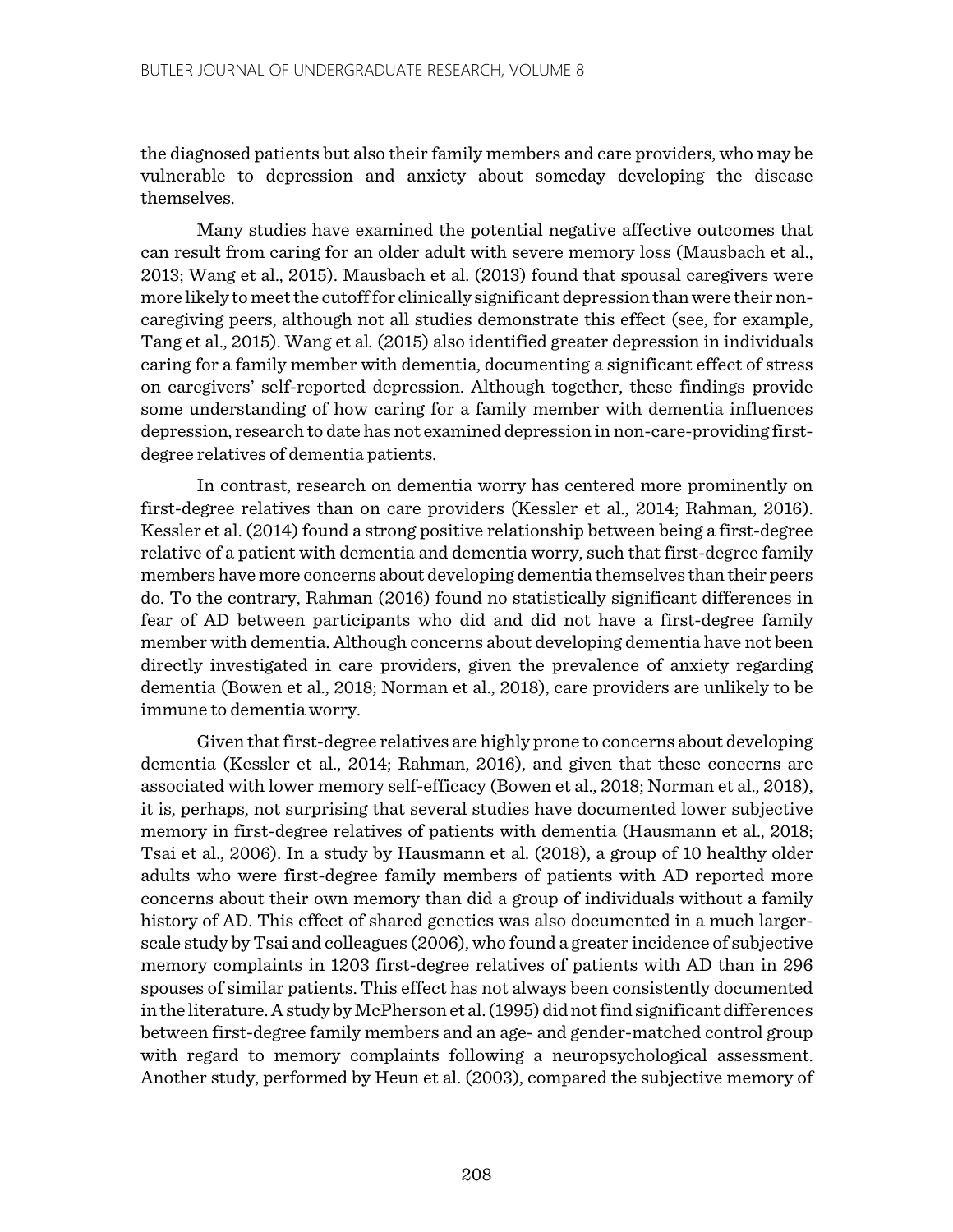first-degree relatives of AD patients, first-degree relatives of patients with major depressive disorder, and a control group and found no significant differences in subjective memory complaints across three groups of older adults once they controlled for age. The research regarding the nature of memory self-efficacy and subjective memory complaints in first-degree relatives thus remains inconclusive.

Although many studies have looked at depression, dementia worry, and subjective memory in either care providers or first-degree family members of patients with dementia, no research to date has combined all of these into a single study conducted with a population that includes both of these groups of older adults. As such, the current study seeks to further elucidate the ways in which depression and dementia worry affect subjective memory and to determine whether these relationships differ for care providers versus for first-degree relatives of patients with dementia. We anticipate that depressive affect will be a stronger predictor of subjective memory in care providers than in first-degree relatives whereas dementia worry will be a stronger predictor of subjective memory in first-degree relatives than in care providers. Additionally, we hypothesize that the relationships between subjective memory and both depression and dementia worry will be strongest for individuals who are both first-degree family members and care providers of individuals diagnosed with dementia.

#### Method

# **Participants**

Participants included 55 adults (77.8% female; 87% White) aged 55 and older (*M* = 63.5, *SD* = 5.40) who were first-degree relatives (i.e., parent, child, or sibling) of patients with diagnosed dementia, care providers for patients with dementia, or both first-degree relatives of and care providers for patients with dementia. All participants provided informed consent before beginning the study. Eleven (11) participants were care providers, 23 were first-degree family members, and 21 were both. The three groups were statistically equivalent in race  $(\chi^2(n=55) = 4.94, p = .55)$  and gender  $(\chi^2)$  $(n=55) = 0.43, p = .81$  distributions and in years of formal education  $(F(2, 52) = 0.31, p$ = .73). (See Table 1.) Average age across groups differed significantly (*F*(2, 52) = 3.40,  $p = .04$ ), however, with those who were both care providers and first-degree relatives being significantly younger than those who were exclusively care providers, *p* = .02.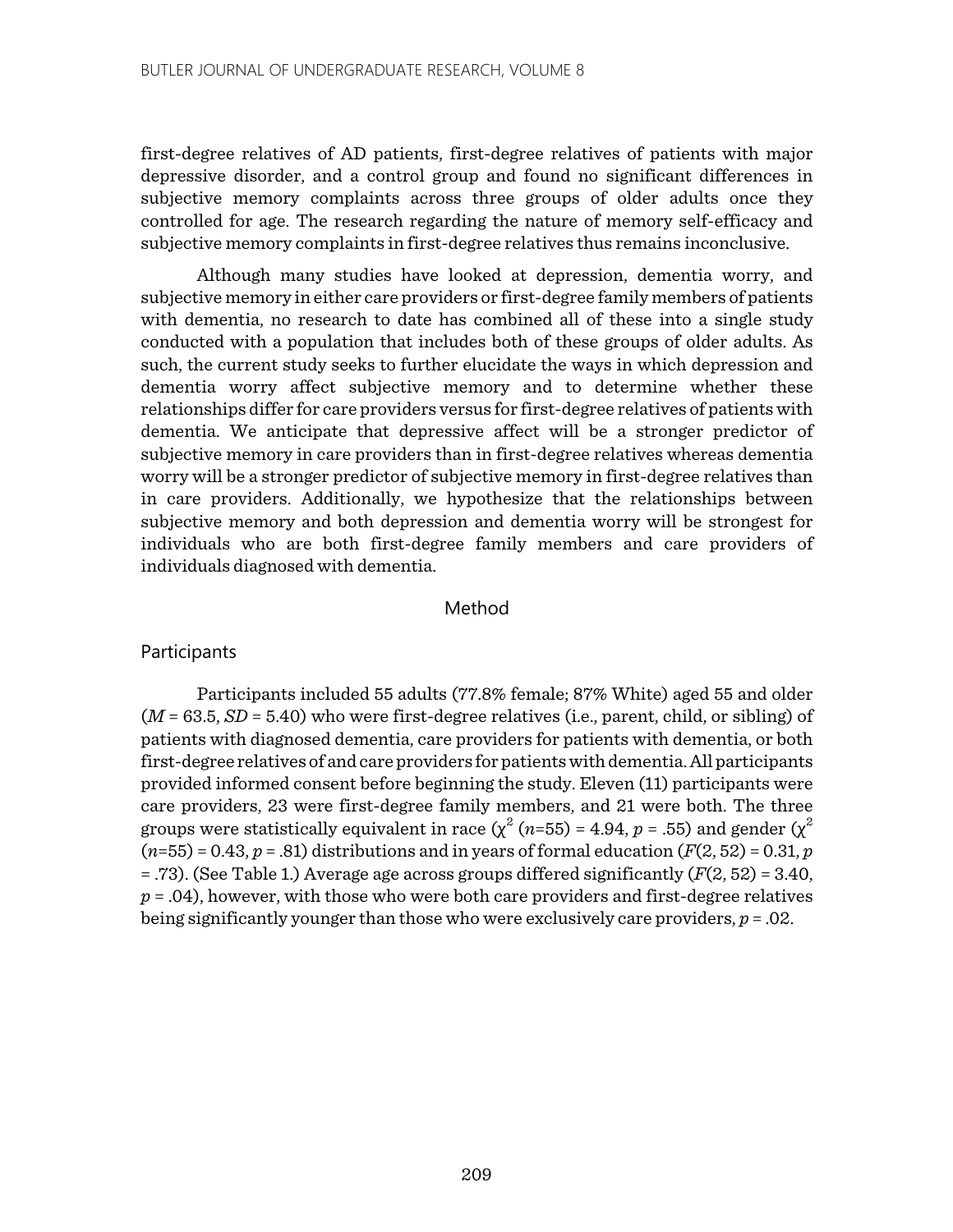|                  | $\boldsymbol{n}$ | Age             | % White | % Female | Years of<br>education |  |
|------------------|------------------|-----------------|---------|----------|-----------------------|--|
| All participants | 55               | 63.308          | 87.00   | 77.80    | 15.89                 |  |
|                  |                  | (5.42)          |         |          | (2.32)                |  |
| First-degree     | 23               | 64.09<br>(4.45) | 86.96   | 73.91    | 16.13                 |  |
| relatives        |                  |                 |         |          | (2.26)                |  |
| Care providers   | 11               | 66.00           | 100     | 81.81    | 15.45                 |  |
|                  |                  | (7.36)          |         |          | (2.42)                |  |
|                  | 21               | 61.24           |         |          | 15.85                 |  |
| Both             |                  | (4.60)          | 80.00   | 80.00    | (2.41)                |  |

Table 1. Mean (SD) and Proportion Sociodemographic Characteristics of Participants

*Note:* No significant differences emerged between participant groups in terms of education, race, or gender. Those who were care providers alone were significantly older than those who were classified as both, *F*(2, 52) = 3.40, *p* = .04.

# **Materials**

#### *Fear of Alzheimer's Disease Scale (FoADS; French et al., 2011; Rahman 2016).*

This 30-item questionnaire measured the amount of concern participants have related to developing dementia. Some example items include "When I forget something, I am apt to think that I am getting Alzheimer's disease"; "When I misplace things, I sometimes think that I may have Alzheimer's disease"; and "I fear not recognizing family members."Participants rated each item on a five-point Likert-type scale (1 = *never* to 5 = *always*). Possible scores ranged from 0 to 150, with higher scores signifying higher dementia worry.

#### *Personal Beliefs about Memory Instrument (PBMI; Lineweaver & Hertzog, 1998)*

This questionnaire measured three components of subjective memory: memory self-efficacy, change in memory over time, and perceived control over memory. Three items measured global memory self-efficacy. One example asked participants to compare their own memory to the memory of their same-aged peers. Additionally, an 8-item retrospective change subscale asked participants to compare their memory now to their memory 10 years ago and to their memory when they were 18 years old. Next, two 4-item subscales measured the amount of control that participants believed they exert over their current and future memory functioning.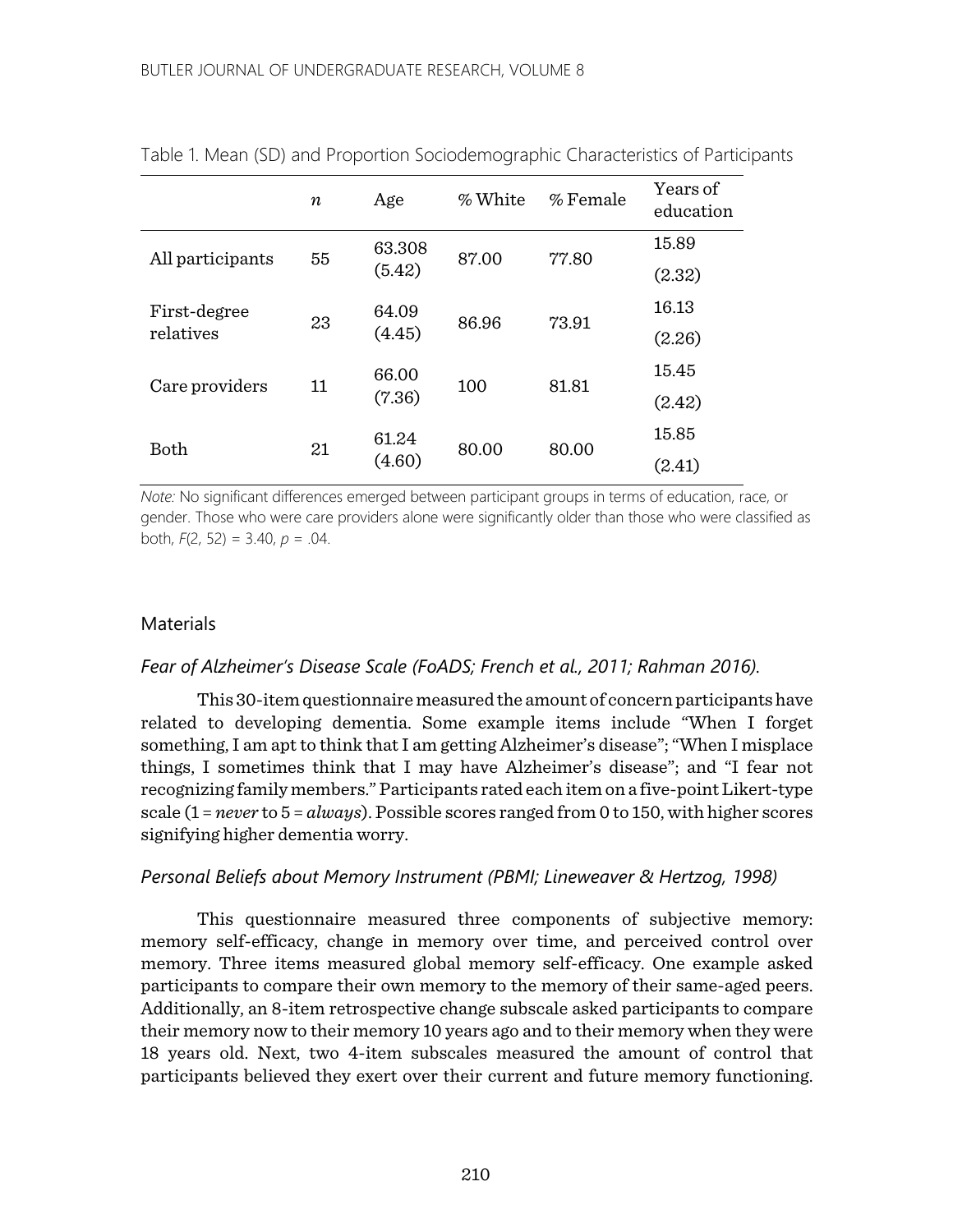The final 24-item subscale asked participants to rate their specific memory selfefficacy—that is, their ability to remember certain types of information (e.g., trivia, appointments, words in conversation, faces) on a scale from 1 (*very poor*) to 5 (*very good*). Across those subscales, higher scores reflected better memory self-efficacy, as well as beliefs in less retrospective change and higher levels of control over memory now and in the future.

# *Center for Epidemiological Studies-Depression (CES-D; French et al., 2011)*

This questionnaire contained 20-items that measured depressive affect. Participants rated how often they had experienced symptoms associated with depression in the past week. Example items included "I did not feel like eating; my appetite was poor," "I felt that I could not shake off the blues even with help from my family or friends, and "I felt that everything I did was an effort." Participants responded to each statement on a four-point Likert-type scale from 0 to 3 (0 = *Rarely or None of the Time* to 3 = *Most or Almost All the Time*). Total scores ranged from 0 to 60, with higher scores indicating greater depressive symptoms.

# *Demographic Questionnaire*

A demographic questionnaire created for the purposes of this study asked participants to report their race, age, gender, years of formal education, and relationships shared with people with dementia.

# Procedure

This study was conducted through an online survey created on Qualtrics. Each participant completed a series of questionnaires related to subjective memory, dementia worry, and depressive affect. Participants were recruited into this study through Mechanical Turk, an online recruitment platform on which participation in scientific studies is incentivized through Amazon credits. A large group of adults on the platform who were aged 55 and over completed an initial screening that included only the demographic questionnaire. These participants received 25 cents in pay. Those who were care providers and/or first-degree relatives then received an invitation to complete the full study for \$5 in Amazon credit. Another method of recruitment was through personal connections and local care provider networks. Care providers were e-mailed a flier listing the study criteria and instructions on how to access and complete the study. Upon completing the survey, all participants e-mailed the researcher a code that appeared after the final question. Payment via a \$5 Amazon eGift card was sent in response to e-mails that included the correct survey code.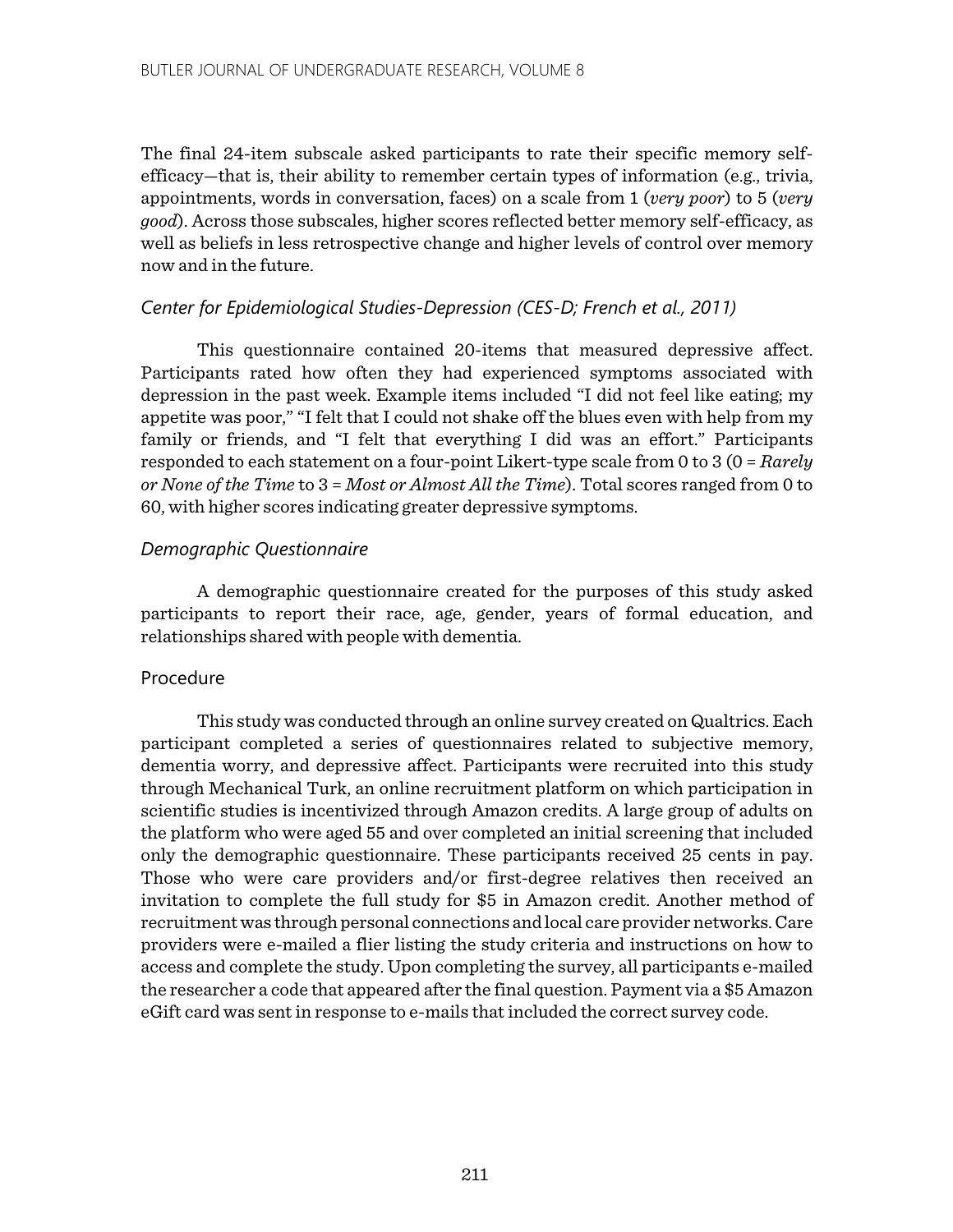# Results

# Group Averages Across Subjective Memory, Depression, and Fear of Alzheimer's Disease

The average score for the three PBMI subscales, the CES-D, and the FoADS are illustrated in Figures 1, 2, and 3. The three groups were statistically equivalent in their self-reported memory self-efficacy  $(F(2, 52) = 0.53, p = .59)$ , self-reported memory change  $(F(2, 52) = 0.72, p = .49)$ , and self-perceptions of memory control  $(F(2, 52) =$ 0.34, *p =* .71) on the PBMI. The three groups were also statistically equivalent in their depression scores  $(F(2, 52) = 1.19, p = .31)$  and fear of dementia  $(F(2, 52) = 2.30, p = .11)$ .



Figure 1. PBMI Means Across Groups

*Note:* The three groups did not differ significantly in their memory self-efficacy (*F*(2, 52) = 0.53, *p =* .59), self-perceived change in memory (*F*(2, 52) = 0.72, *p =* .49), or control beliefs (*F*(2, 52) = 0.34, *p =* .71). PBMI = Personal Beliefs about Memory Instrument; MSE = Memory Self-Efficacy.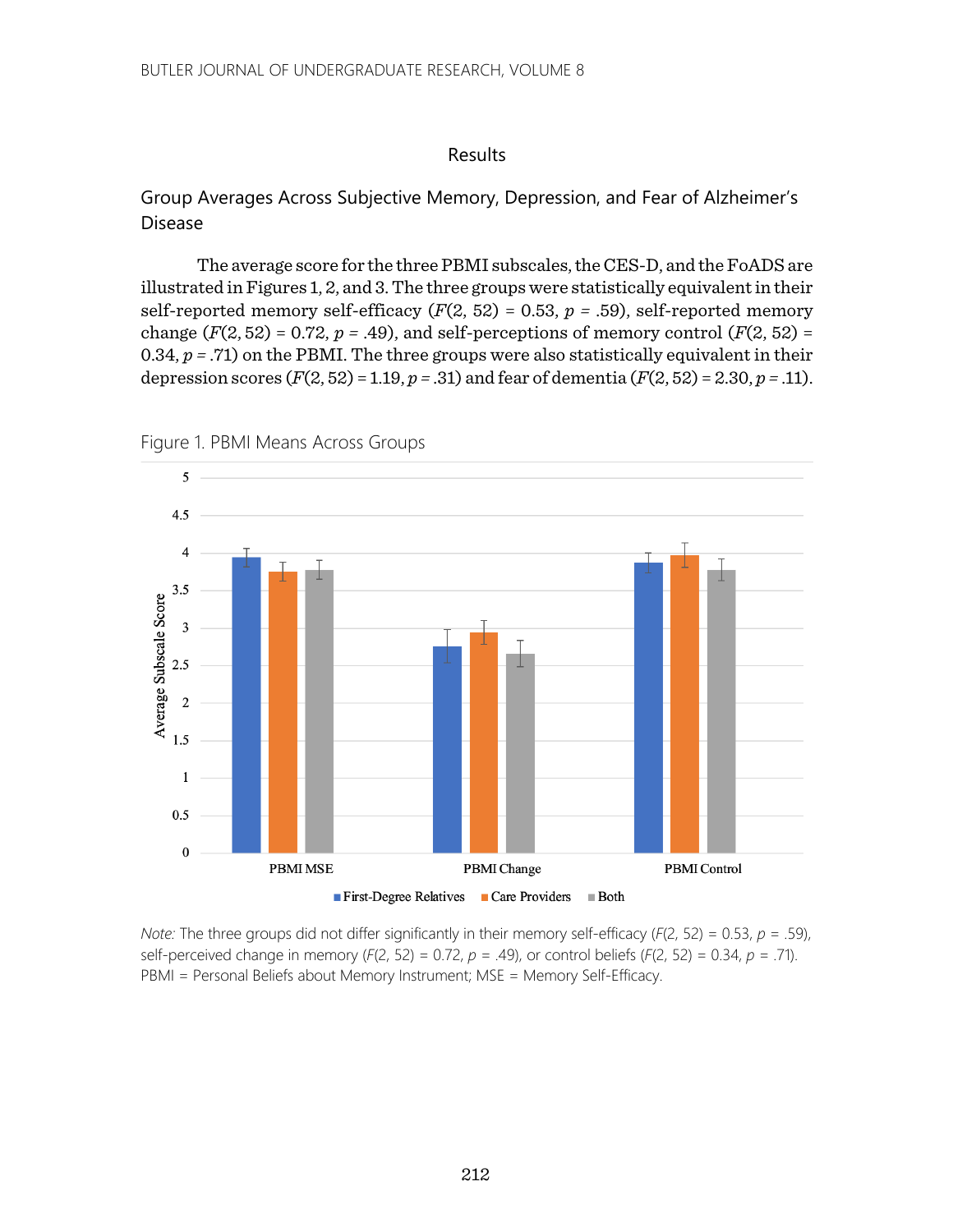

Figure 2. CES-D Means Across Groups

*Note:* The three groups did not differ significantly in their depression scores, *F*(2, 52) = 1.19, *p =* .31. CES-D = Center for Epidemiological Studies-Depression Scale.



Figure 3. FoADS Means Across Groups

*Note:* The three groups did not differ significantly in their fear of dementia scores, *F*(2, 52) = 2.30, *p =*  .11. FoADS = Fear of Alzheimer's Disease Scale.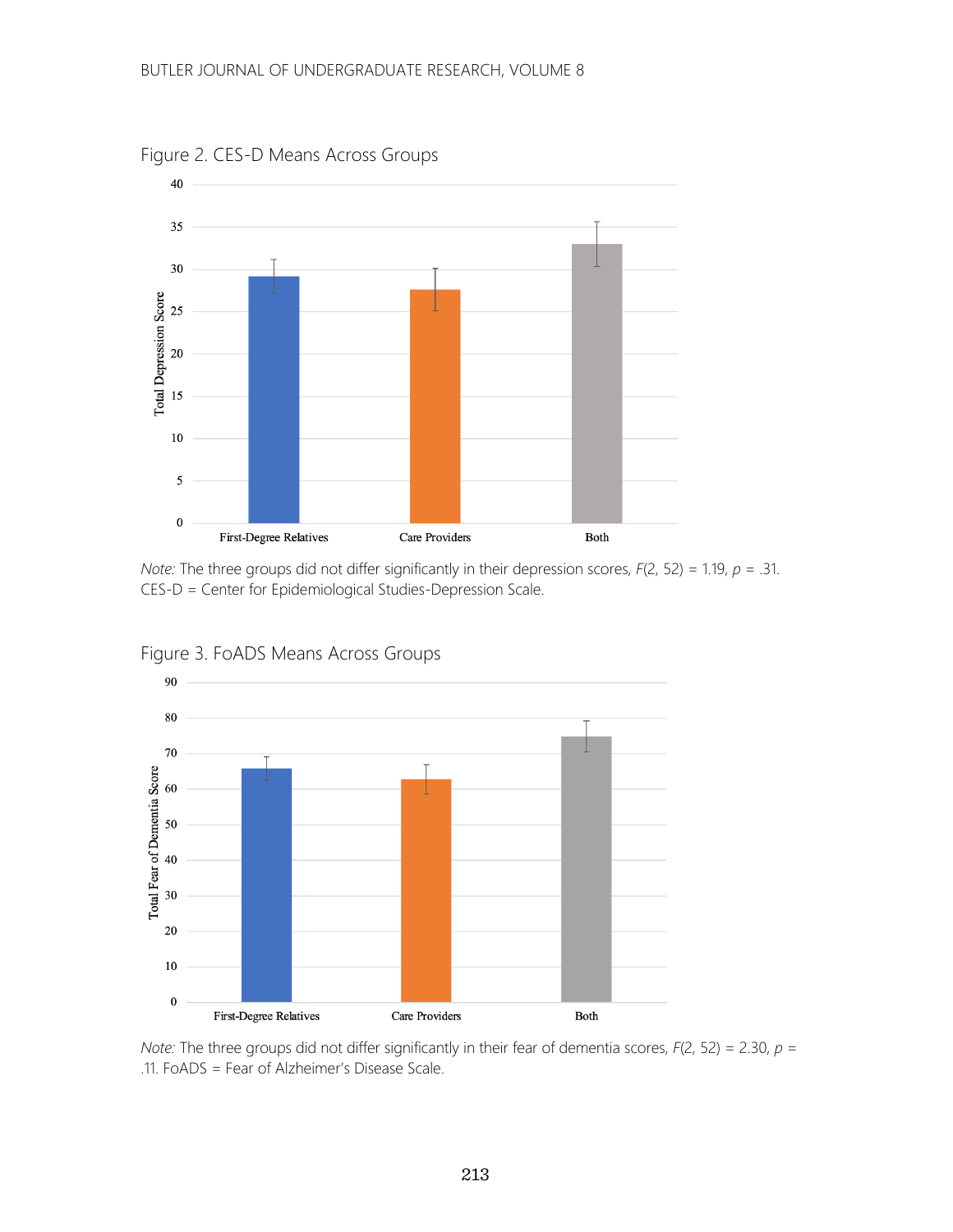Correlations Between Subjective Memory, Fear of Alzheimer's Disease, and Depression

Standard correlation analyses explored the relationships between depression, fear of dementia, and subjective memory (memory self-efficacy, change in memory over time, and perceived control over one's memory) in the full sample as well as in each of the subgroups of participants (Table 2).

|              | PBMI change                       | PBMI control | CES-D total | FoADS total |  |  |  |  |
|--------------|-----------------------------------|--------------|-------------|-------------|--|--|--|--|
|              | First-degree relatives $(n = 23)$ |              |             |             |  |  |  |  |
| PBMI MSE     | $.504*$                           | $.638**$     | $-.341$     | $-.200$     |  |  |  |  |
| PBMI change  |                                   | 484*         | $-.048$     | $-.298$     |  |  |  |  |
| PBMI control |                                   |              | $-.360$     | $-.388$     |  |  |  |  |
| CES-D total  |                                   |              |             | $.635**$    |  |  |  |  |
|              | Care providers $(n = 11)$         |              |             |             |  |  |  |  |
| PBMI MSE     | .899**                            | $.666*$      | $-.563$     | $-.338$     |  |  |  |  |
| PBMI change  |                                   | $.613*$      | $-.553$     | $-.290$     |  |  |  |  |
| PBMI control |                                   |              | $-.787**$   | $-.389$     |  |  |  |  |
| CES-D total  |                                   |              |             | $.608*$     |  |  |  |  |
|              | Both $(n=21)$                     |              |             |             |  |  |  |  |
| PBMI MSE     | $.695**$                          | $.717**$     | $-.490*$    | $-.104$     |  |  |  |  |
| PBMI change  |                                   | $.578**$     | $-.301$     | $-.393$     |  |  |  |  |
| PBMI control |                                   |              | $-.458*$    | $-.194$     |  |  |  |  |
| CES-D total  |                                   |              |             | .011        |  |  |  |  |
|              | All participants $(n = 55)$       |              |             |             |  |  |  |  |
| PBMI MSE     | $.641**$                          | $.666**$     | $-.437**$   | $-.180$     |  |  |  |  |
| PBMI change  |                                   | $.547**$     | $-.270*$    | $-.355**$   |  |  |  |  |

Table 2. Correlations Between Subjective Memory, Depression, and Fear of Alzheimer's Disease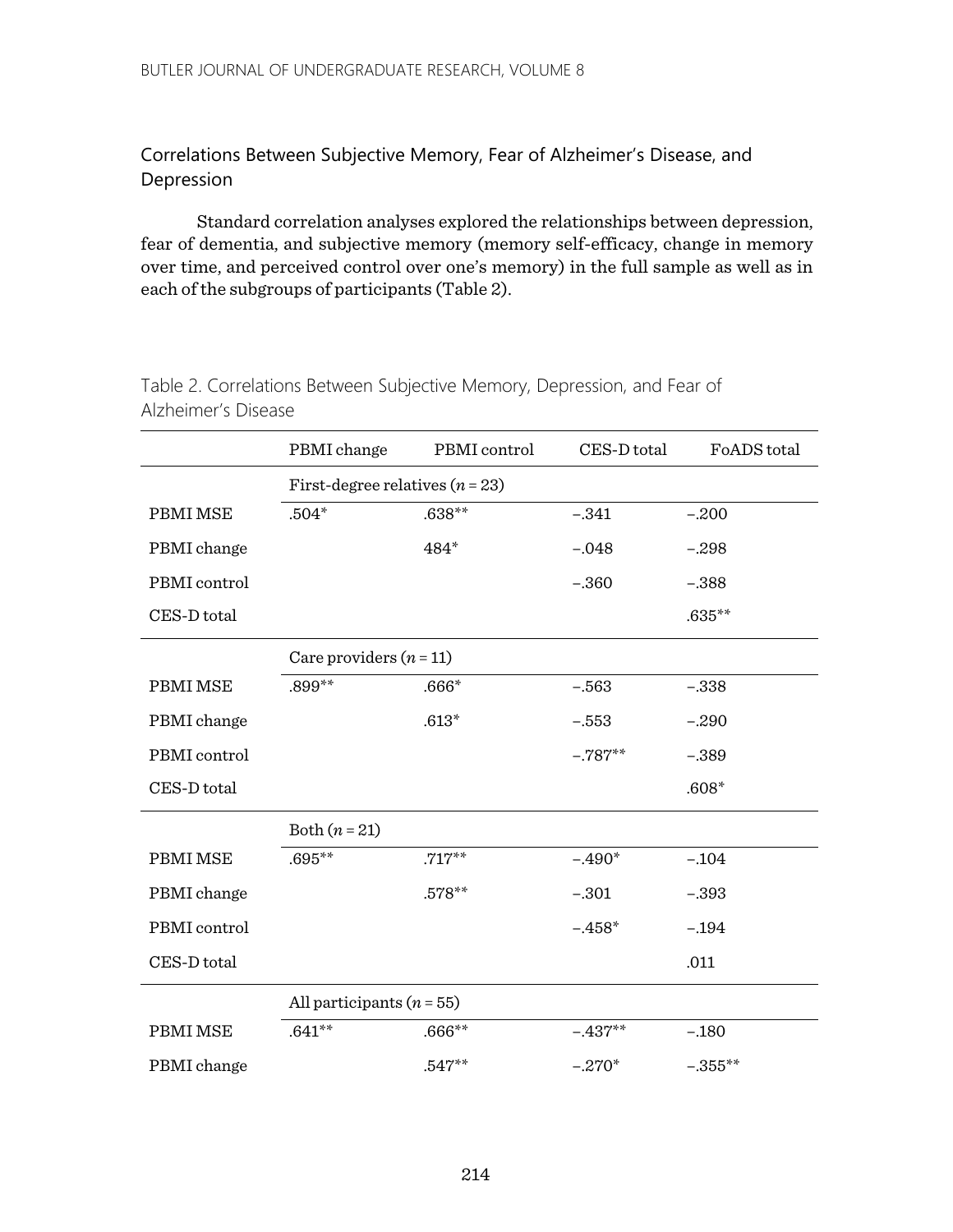#### BUTLER JOURNAL OF UNDERGRADUATE RESEARCH, VOLUME 8

| PBMI control | $-473**$ | $-.306*$ |
|--------------|----------|----------|
| CES-D total  |          | $.346**$ |

*Note:* PBMI = Personal Beliefs about Memory Instrument; MSE = Memory Self-Efficacy; CES-D = Center for Epidemiological Studies-Depression Scale; FoADS = Fear of Alzheimer's Disease Scale.

\* Correlation is significant at the 0.05 level (two-tailed). \*\* Correlation is significant at the 0.01 level (two-tailed).

In the full sample, the three subjective memory measures from the PBMI were significantly related to one another, all *r*s > .547, all *p*s<.01. These relationships also reached significance for each of the three subgroups, all *r*s > .484, all *p*s < .05.

When examining the relationship that memory self-efficacy shared with depression and fear of dementia, memory self-efficacy negatively correlated with depression in the overall sample,  $r = -.437$ ,  $p < .01$ ; however, this relationship was significant only in the subgroup of participants who were both care providers and first-degree relatives,  $r = -.490$ ,  $p < .01$ . Fear of AD did not have a significant relationship with memory self-efficacy in any of the subgroups. Perceived change in memory negatively correlated with both depression  $(r = -.270, p < .05)$  and fear of dementia  $(r = -0.355, p < 0.01)$  in the general sample; however, this relationship was not significant among any of the subgroups.

In the full sample, perceived control over memory negatively correlated with both depression ( $r = -0.473$ ,  $p < 0.01$ ) and fear of dementia ( $r = -0.306$ ,  $p < 0.05$ ). The negative correlation between perceived control over memory and depression was also present in care providers (*r* = –.787, *p* < .01) and in participants with both genetic and caregiving relationships  $(r = -.458, p < .05)$ .

Increased fear of dementia significantly corresponded with higher depression scores in both first-degree relatives ( $r = .635$ ,  $p < .01$ ) and care providers ( $r = .608$ ,  $p <$ .05). Because of the lack of significant relationship between these constructs among the subgroup who shared both types of relationships with dementia patients, the significant relationship in the full sample is not as strong as that seen among the other two subgroups  $(r = .346, p < .01)$ , although it still reached statistical significance.

#### Predictors of Subjective Memory in Care Providers and/or First-Degree Relatives

To more directly address the primary hypothesis, we ran multilevel regression analyses that included depression, fear of AD, and group (dummy coded) as predictors in the first model and added the interaction between group and the other predictors in the second model. We examined these models for memory self-efficacy, perceptions of memory change, and perceived control over memory. Inconsistent with our hypothesis, none of the interaction effects reached statistical significance, and adding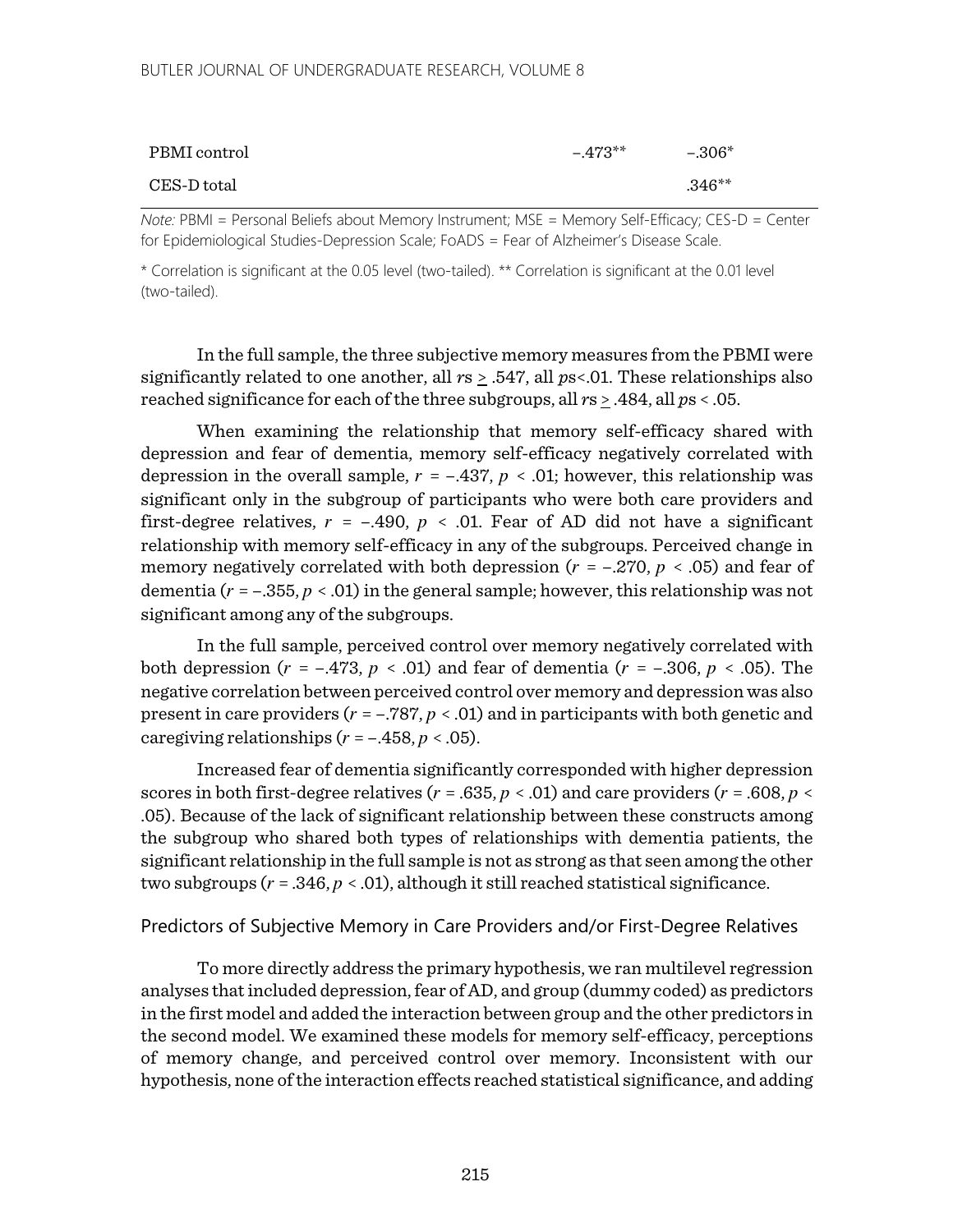the interaction effects resulted in decreased model fit. This result indicates that the relationships between depression, dementia worry, and subjective memory were similar regardless of group membership.

Several main effects did reach significance in the initial models of the multilevel analyses. These results are summarized in Table 3. First, the model that predicted memory self-efficacy was significant,  $R^2 = .213$ ,  $F(4, 50) = 3.38$ ,  $p < .05$ . CES-D scores were the only significant predictor of memory-self efficacy. The model that predicted self-reported change in memory over time neared but did not reach significance  $(R^2 = .157, F(4, 50) = 2.33, p = .069)$ , with fear of AD being a statistically significant predictor. Finally, for self-perceived control over memory, the model was significant,  $R^2 = .249$ ,  $F(4, 50) = 4.14$ ,  $p < .01$ . Again, self-reported depression was the only significant predictor of memory-control beliefs.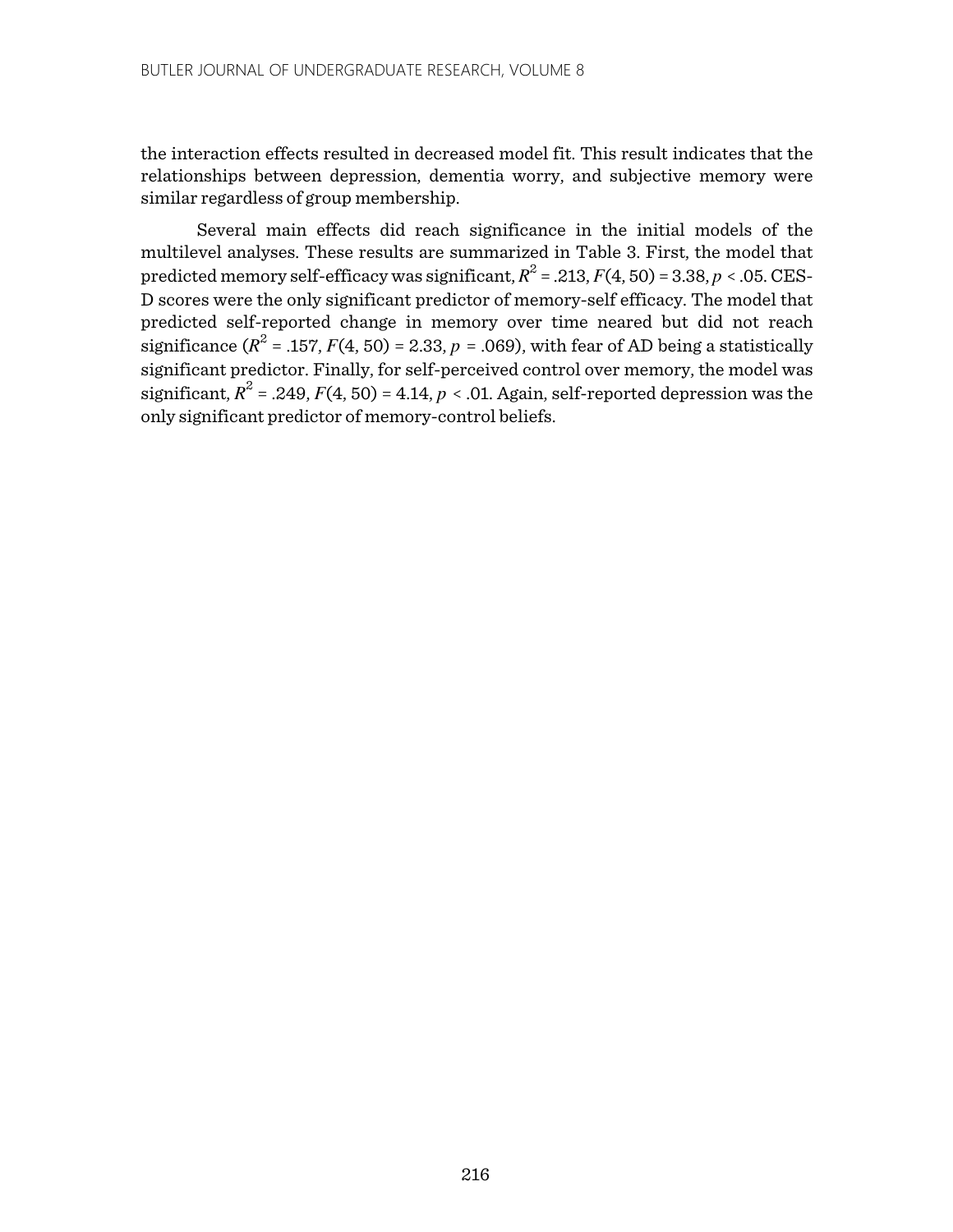#### BUTLER JOURNAL OF UNDERGRADUATE RESEARCH, VOLUME 8

| Outcome<br>measure | $CES-D$<br>β | $CES-D$<br>$\boldsymbol{p}$ | FoADS<br>$\beta$ | FoADS<br>$\boldsymbol{p}$ | Gp1vs.<br>Gps 2 & 3<br>β | Gp1vs.<br>Gps 2 & 3<br>$\boldsymbol{p}$ | $Gp$ 2 vs.<br>Gps1 & 3<br>β | $Gp$ 2 vs.<br>Gps1 & 3<br>$\boldsymbol{p}$ | $R^2$                 | $\boldsymbol{F}$      | df   | $\boldsymbol{p}$ |
|--------------------|--------------|-----------------------------|------------------|---------------------------|--------------------------|-----------------------------------------|-----------------------------|--------------------------------------------|-----------------------|-----------------------|------|------------------|
| PBMI<br><b>MSE</b> | $-.434$      | .002                        | $-.044$          | .749                      | .044                     | .762                                    | $-.120$                     | .409                                       | .21<br>3              | 3.3<br>8              | 4,50 | .016             |
| PBMI<br>change     | $-.163$      | .248                        | $-.291$          | .046                      | $-.025$                  | .868                                    | .067                        | .656                                       | .15<br>$\overline{7}$ | 2.3<br>3              | 4,50 | .069             |
| PBMI<br>control    | $-.421$      | .002                        | $-.168$          | .217                      | $-.046$                  | .746                                    | $-.010$                     | .945                                       | .24<br>9              | 4.1<br>$\overline{4}$ | 4,50 | .006             |

Table 3. Summary of Regression Analysis Results Examining Relationships Among Self-Report Measures

*Note:* Significant predictors are shown in boldface. CES-D = Center for Epidemiological Studies-Depression Scale; FoADS = Fear of Alzheimer's Disease Scale; Gp = group; Gps = groups; PBMI = Personal Beliefs about Memory Instrument; MSE = Memory Self-Efficacy.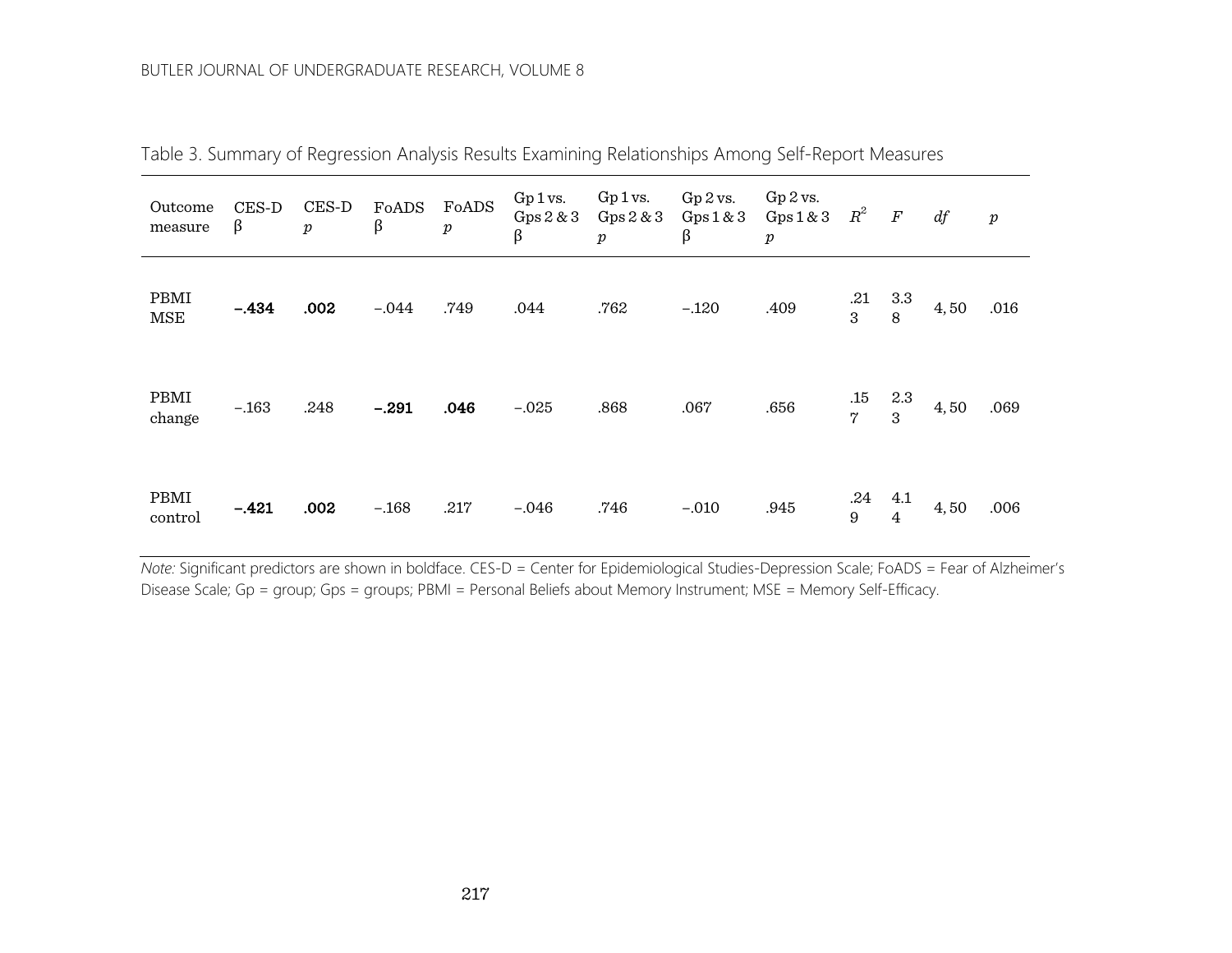#### **Discussion**

This study aimed to build upon the previous literature examining the constructs of depression, fear of dementia, and subjective memory in those who share a significant relationship with an individual with dementia, and then to determine if depression and fear of dementia had a different predictive relationship with subjective memory depending upon if the individual was a first-degree relative and/or a care provider. We hypothesized that depression would be a stronger predictor of subjective memory for care providers than for first-degree relatives whereas fear of dementia would be a stronger predictor for first-degree family members than for care providers. We also predicted that these two constructs would be equally strong predictors of subjective memory for individuals who were both first-degree relatives and care providers.

Before examining the relationships among the primary variables in this study, we compared the three groups on the outcome measures. When comparing all of the groups, we found that they were all similar in their depression, fear of AD, and subjective memory, which had not been anticipated. The lack of a significant difference in depression scores contrasts with the findings of Mausbach et al. (2013) and Wang et al. (2015), who found that depression was more prevalent among care providers than among older adults in the general population who may or may not have also been first-degree relatives. Additionally, the lack of a significant difference for fear of AD is inconsistent with the findings of Kessler et al. (2014), who reported that first-degree relatives have increased dementia worry when compared to older adults without this relationship; however, Rahman (2016) did not find a significant difference in dementia worry between those who were and were not first-degree relatives, indicating that there is literature supporting the lack of significance difference in the current study. Finally, for subjective memory, Tsai and colleagues (2006) documented that first-degree relatives had more subjective memory complaints than spouses; however, this was the only study of note to directly compare the level of any of the key constructs across care providers and first-degree relatives. Although the current study did not replicate these findings, some of these differences may have reached statistical significance with a larger sample, especially the levels of dementia worry and depression that were higher but not significantly so in the group of participants who were both first-degree relatives and care providers.

When directly examining our hypothesis regarding the patterns of relationships among these variables, our hypothesis was not strongly supported, as group did not interact with the other predictor variables when examining any of the subjective memory outcome measures. Instead, the regression analyses pointed to depression as the strongest predictor of subjective memory, regardless of group membership; however, the correlational analyses do provide limited support for our postulation that depression would be a more significant predictor of subjective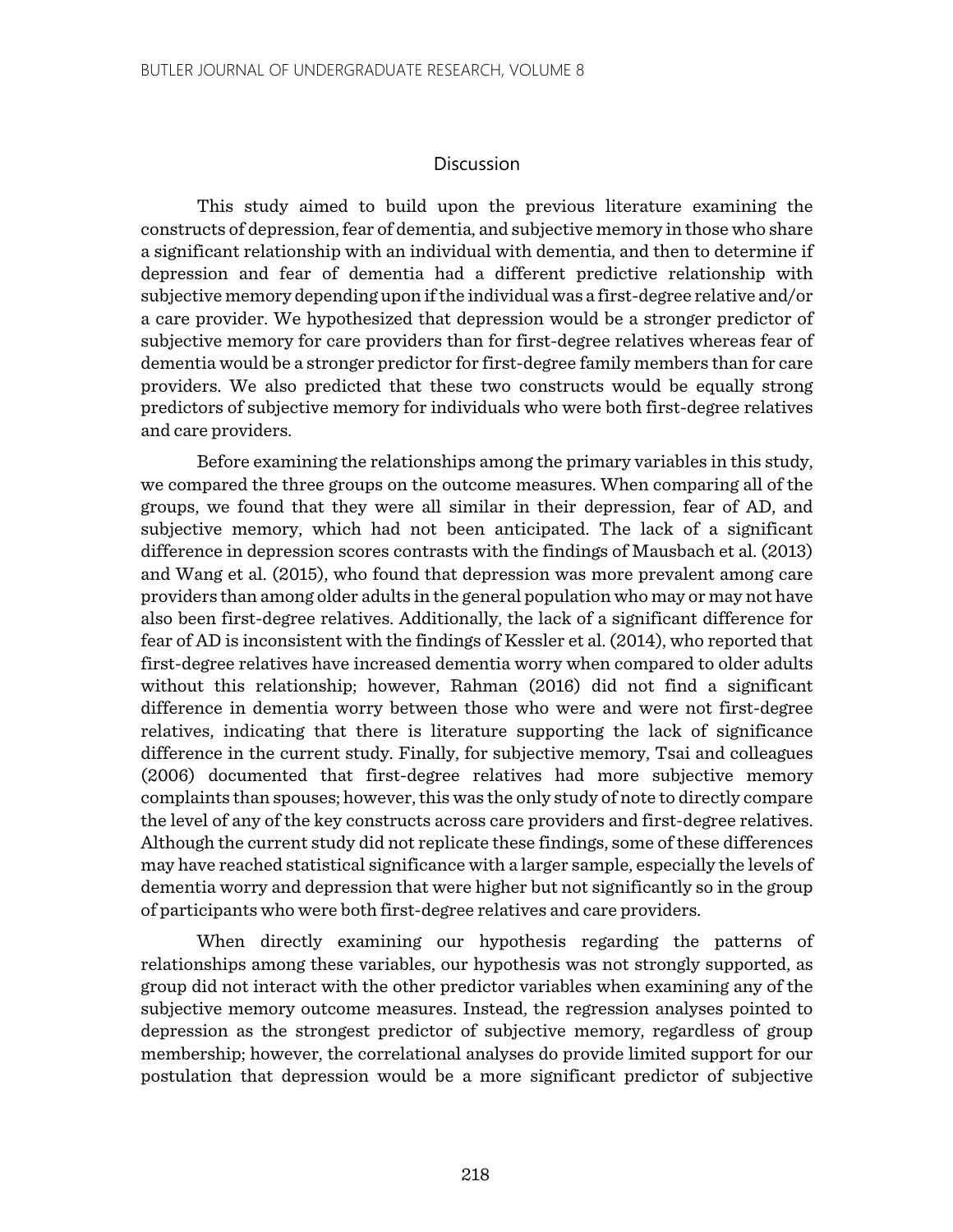memory in care providers than in first-degree relatives, as depression was the only significant correlate related to subjective memory in either group. Increased depression scores were associated with lower self-perceptions of control over one's memory in this subgroup. This is perhaps not surprising, given that in the literature, depression has been associated with a decreased sense of control (Bowen et al., 2018; Dellefield & McDougall, 1996). The current study expands these findings by relating them specifically to care providers of dementia patients.

In comparison, fear of AD did not correlate more strongly with subjective memory in the first-degree-relatives group than the care-provider group as we had predicted, as it was not significant in either analysis and the magnitudes of the correlations were highly similar. In the full sample, however, participants who reported greater dementia worry also perceived their memory to have changed more negatively and felt they had less control over their memory. The regression analysis also supported the significant correlation between perceived decline in memory and a concern about developing AD when all older adults in the sample were taken into account. These results support the findings of Bowen et al. (2018), who found a significant relationship between perceived memory decline and an increased fear of dementia in a sample of older adults. Because this study is correlational, it is impossible to know whether self-perceived decline in memory is fueling dementia worry or individuals with a greater fear of dementia are more sensitive to subtle changes in their memory across time. Future studies will be necessary to further examine the direction of this relationship.

Inconsistent with our third hypothesis, depression was the only significant correlate of subjective memory in the group of participants who were both family members and care providers. Similar to care providers, increased depression was related to less perceived control over memory. Additionally, increased depression also correlated with lower memory self-efficacy in this group. This supports the findings of decreased memory self-perceptions in depressed older adults according to Cipolli et al. (1996) and Dellefield and McDougall (1996). Many of these results were mirrored in the overall sample, where increased depression scores related to both lower memory self-efficacy and decreased control beliefs.

Although no connection existed between fear of AD and subjective memory, the correlational analyses revealed significant correlations between depression and fear of dementia, with the relationships reaching significance in the full sample, the care providers, and the first-degree relatives. This relationship raises the possibility that depression is a mediator between subjective memory and fear of dementia. More specifically, fear of dementia may lead to depression,which then influences subjective memory. The regression analyses may have allowed depression to emerge as a significant predictor but not fear of AD, because of potential shared variance between these two constructs. The sizeable but insignificant negative relationship between fear of AD and subjective memory lends support to this possibility. Although the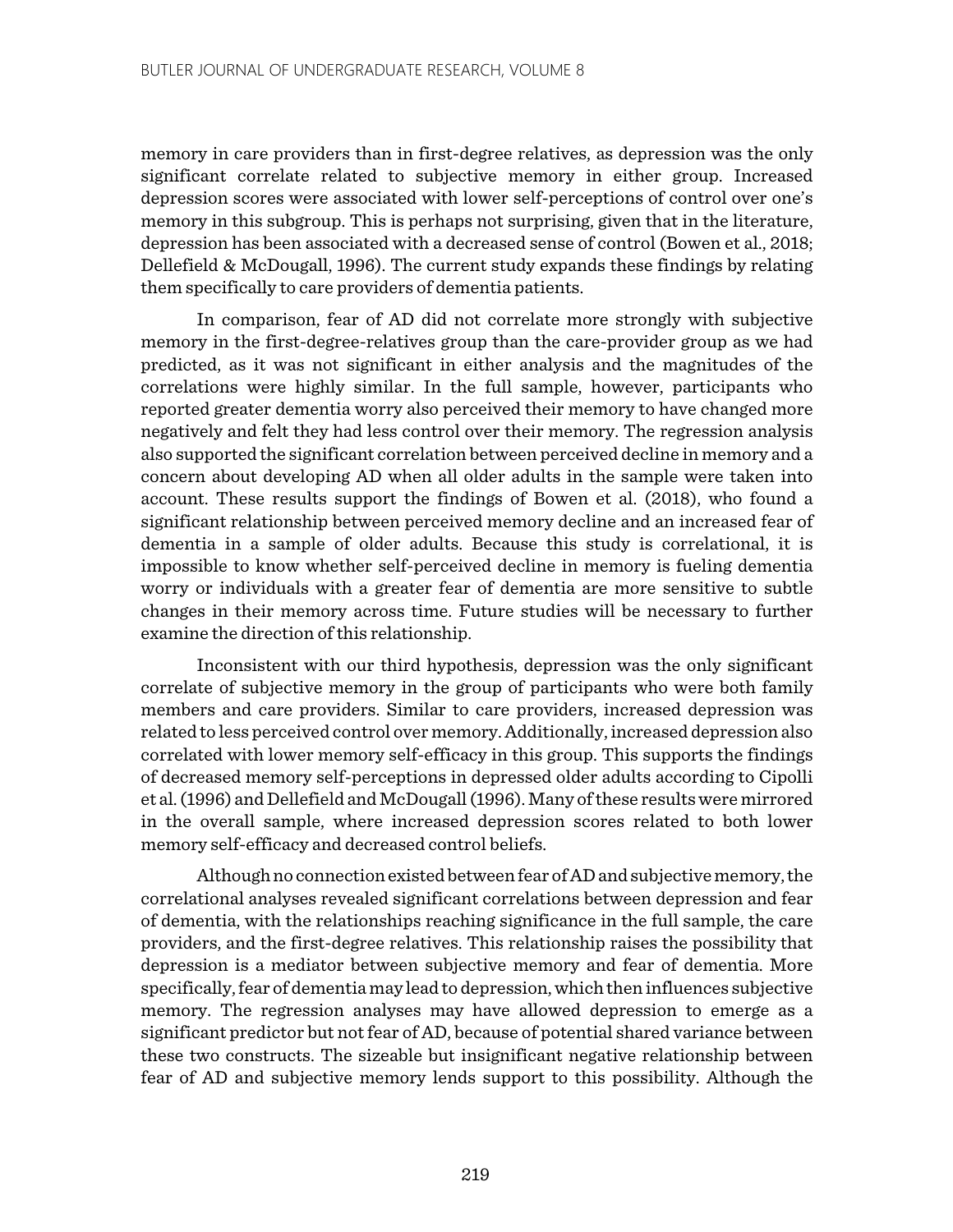current study did not have enough power to adequately test this hypothesis, this relationship is one of interest for future studies with larger samples. Additionally, the current study examined only linear relationships among the variables. Future studies will be necessary to determine whether potential colinear or higher-order relationships exist between depression, fear of AD, and subjective memory in these three groups of older adults.

# Limitations and Future Directions

Despite several significant results within our sample, an important limitation to recognize is the small sample size overall and particularly within each participant subgroup. This may influence the extent to which these results can be generalized to the larger population of care providers and/or first-degree relatives. With the care provider sample including only 11 individuals, the number of significant results discovered was surprising. Many recruitment strategies aimed at targeting more care providers ultimately resulted in an increase in the "Both" group because many known care providers had a family connection as well, even though that may not have been the individual they were caring for. Future studies should aim to gather a larger sample size overall and across each subgroup to determine the extent to which these findings apply to a broader population of care providers and/or first-degree relatives.

While the subgroups were not statistically different in race, gender, or years of education, the sample in this study is not representative of the overall population in these characteristics. The recruitment strategies used favored White, well-educated, and female participants in their early sixties. If socioeconomic background influences concerns regarding depression, dementia worry, and subjective memory, further examination of these constructs in a more diverse sample will better elucidate the nature of the relationship between these variables in care providers and/or firstdegree relatives.

Last, the nature of the care-provider relationship that participants had with individualswith dementia was not broadly defined in the current study. The definition of *care provider* was not explained in detail, so it is likely that certain self-identified care providers were less involved than others. For example, some care providers in this study may not have been living with or providing daily care to the individual with dementia. Less-involved care providers could be less affected by this relationship and therefore have lesser depression, dementia worry, and subjective memory concerns than those who are more involved. Several studies have shown greater depressive affect, fear of dementia, and subjective memory concerns in older adults who share relationships with patients with dementia when compared to the average older adult (Hausmann et al., 2018; Kessler et al., 2014; Mausbach et al., 2013; Wang et al. 2015), but these studies set a minimum level of involvement (e.g., particular tasks the person had to perform or amount of time spent per week providing care) in the patients' lives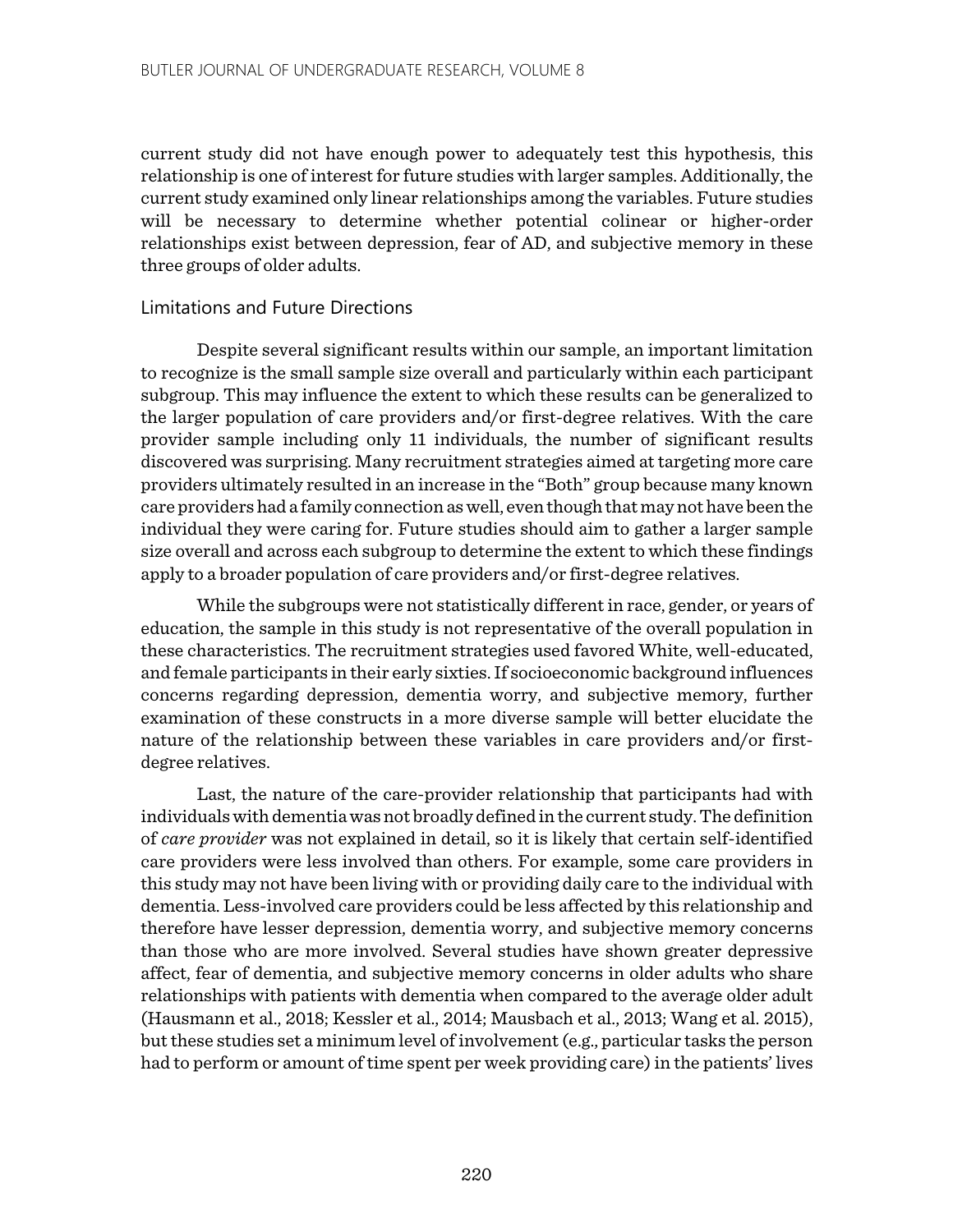in order to participate. Further research could improve upon the present study by either requiring participants to be daily or residential care providers or by examining if the extent of the relationship has an impact upon their depression, fear of dementia, and subjective memory.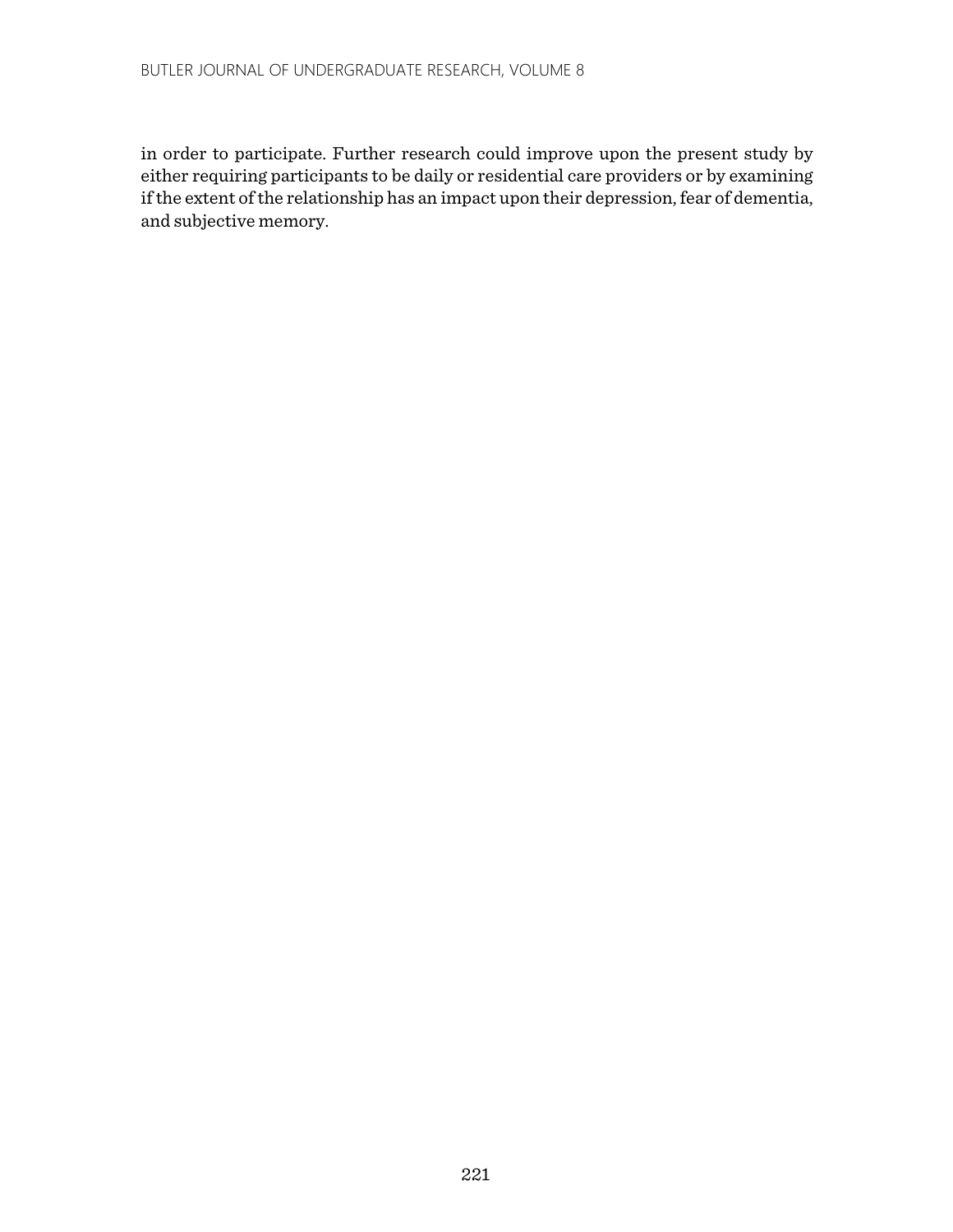# References

- Alzheimer's Disease International. (2010, 21 September). *World Alzheimer report 2010: The global impact of dementia*. https://www.alzint.org/u/WorldAlzheimerReport2010.pdf
- Bowen, C. E., Kessler, E.-M., & Segler, J. (2018). Dementia worry in middle-aged and older adults in Germany: Sociodemographic, health-related and psychological correlates. *European Journal of Ageing*, *16*(1), 39–52. https://doi.org/10.1007/s10433-018-0462-7
- Centers for Disease Control and Prevention. (2019, September 20). *What is Alzheimer's disease?* https://www.cdc.gov/aging/aginginfo/alzheimers.htm
- Cipolli, C., Neri, M., Vreese, L. P. D., Pinelli, M., Rubichi, S., & Lalla, M. (1996). The influence of depression on memory and metamemory in the elderly. *Archives of Gerontology and Geriatrics*, *23*(2), 111–127. https://doi.org/10.1016/0167- 4943(96)00712-1
- Dellefield, K. S., & McDougall, G. J. (1996). Increasing metamemory in older adults. *Nursing Research*, *45*(5), 284–290. https://doi.org/10.1097/00006199- 199609000-00006
- French, S. L., Floyd, M., Wilkins, S., & Osato, S. (2011). The Fear of Alzheimer's Disease Scale: A new measure designed to assess anticipatory dementia in older adults.*International Journal of Geriatric Psychiatry*, *27*(5), 521–528. https://doi.org/10.1002/gps.2747
- Haussmann, R., Ganske, S., Gruschwitz, A., Werner, A., Osterrath, A., Lange, J., Buthut, M., Donix, K. L., Linn, J., & Donix, M. (2018). Family history of Alzheimer's disease and subjective memory performance. *American Journal of Alzheimer's Disease & Other Dementias*, *33*(7), 458–462. https://doi.org/10.1177/1533317518775033
- Hertzog, C., Hultsch, D. F., & Dixon, R. A. (1989). Evidence for the convergent validity of two self-report metamemory questionnaires. *Developmental Psychology, 25*(5), 687–700. https://doi.org/10.1037/0012-1649.25.5.687
- Heun, R., Kockler, M., & Ptok, U. (2003). Subjective memory complaints of family members of patients with Alzheimer's disease and depression. *Dementia and Geriatric Cognitive Disorders*, *16*(2), 78–83. https://doi.org/10.1159/000070679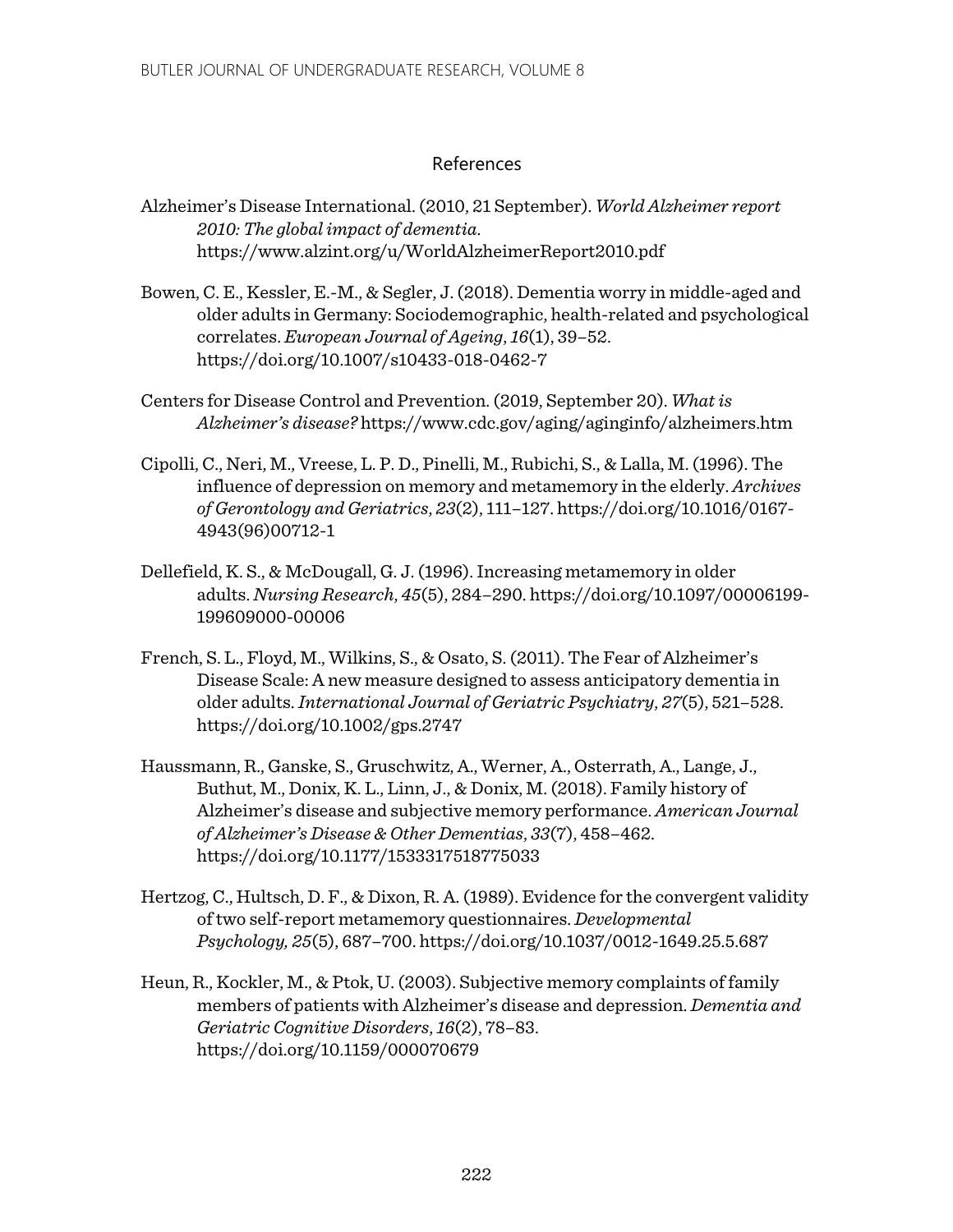- Kessler, E.-M., Südhof, J. K., & Frölich, L. (2014). "Dementia worry"in memory clinic patients not diagnosed with organic mental disorder.*International Psychogeriatrics*, *26*(6), 1049–1051. https://doi.org/10.1017/s1041610214000349
- Lineweaver, T. T., & Hertzog, C. (1998). Adults' efficacy and control beliefs regarding memory and aging: Separating general from personal beliefs. *Aging, Neuropsychology, and Cognition*, *5*(4), 264–296. https://doi.org/10.1076/anec.5.4.264.771
- Mausbach, B. T., Chattillion, E. A., Roepke, S. K., Patterson, T. L., & Grant, I. (2013). A comparison of psychosocial outcomes in elderly Alzheimer caregivers and noncaregivers. *The American Journal of Geriatric Psychiatry*, *21*(1), 5–13. https://doi.org/10.1016/j.jagp.2012.10.001
- McPherson, S., Rue, A. L., Fitz, A., Matsuyama, S., & Jarvik, L. F. (1995). Self-reports of memory problems in relatives of patients with probable Alzheimers disease.*International Psychogeriatrics*, *7*(3), 367–376. https://doi.org/10.1017/s1041610295002110
- Mendes, T., Ginó, S., Ribeiro, F., Guerreiro, M., Sousa, G. D., Ritchie, K., & Mendonça, A. D. (2008). Memory complaints in healthy young and elderly adults: Reliability of memory reporting. *Aging & Mental Health*, *12*(2), 177–182. https://doi.org/10.1080/1360786070179728
- National Institute on Aging. (2019, May 22). *Alzheimer's disease fact sheet.* Retrieved November 20, 2019, from https://www.nia.nih.gov/health/alzheimersdisease-fact-sheet
- Niederehe, G., & Yoder, C. (1989). Metamemory perceptions in depressions of young and older adults. *The Journal of Nervous and Mental Disease*, *177*(1), 4–14. https://doi.org/10.1097/00005053-198901000-00002
- Norman, A. L., Woodard, J. L., Calamari, J. E., Gross, E. Z., Pontarelli, N., Socha, J., DeJong, B., & Armstrong, K. (2018). The fear of Alzheimer's disease: Mediating effects of anxiety on subjective memory complaints. *Aging & Mental Health*, *24*(2), 308–314. https://doi.org/10.1080/13607863.2018.1534081
- Rahman, A. M.(2016). *Fear of Alzheimer's disease and its role in memory monitoring and control* [Doctoral dissertation, Wayne State University]. Wayne State University Digital Commons. WSU Dissertations, 1577.